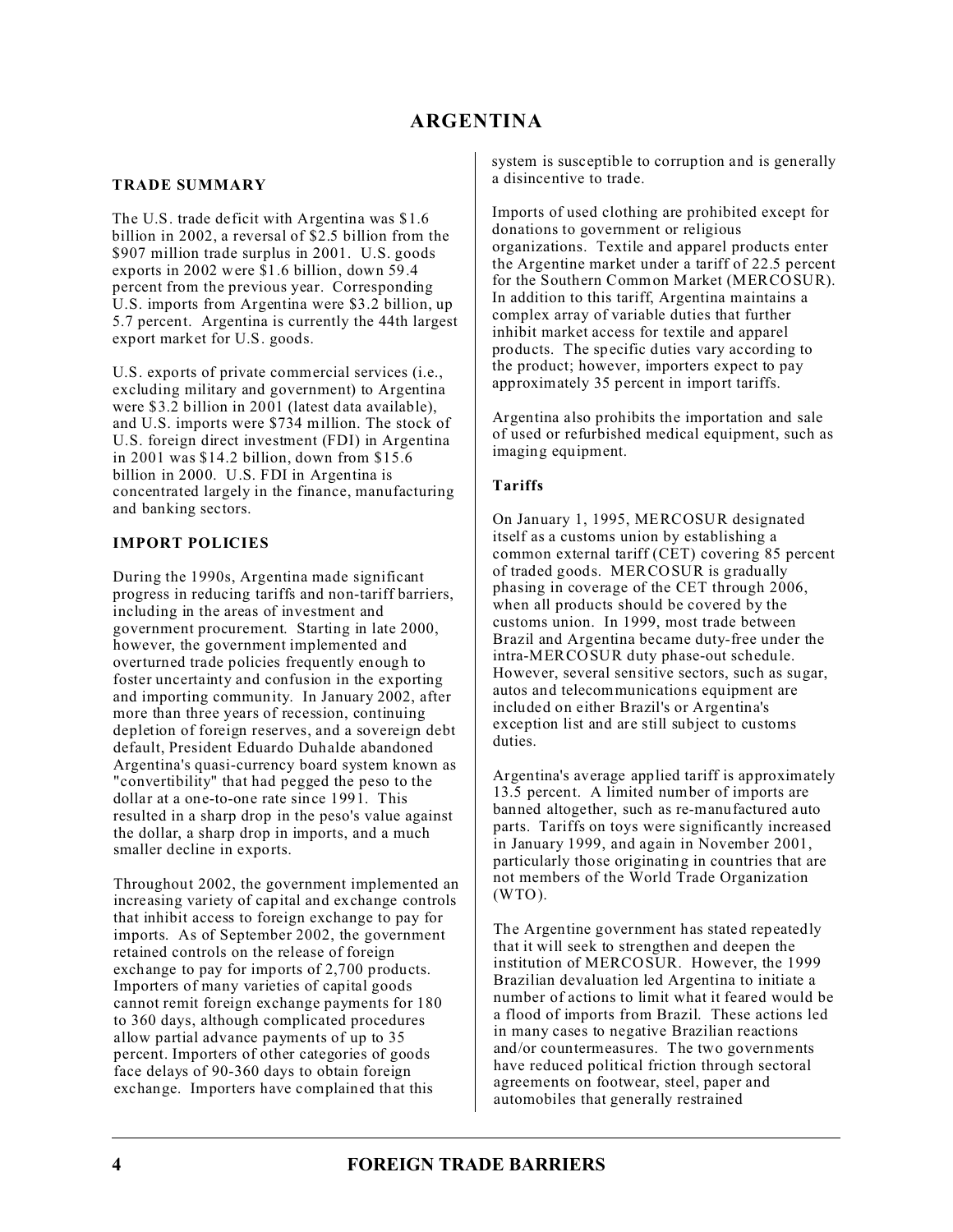intra-MERCOSUR trade. Friction was further reduced in 2002 when both countries dropped anti-dumping and other measures affecting trade in textiles and certain food products.

### **Customs Procedures**

Argentina abides by the WTO Agreement on Customs Valuation. In October 2001, it eliminated a pre-shipment inspection (PSI) regime that U.S. exporters generally considered an obstacle to legitimate trade. Argentina has import monitoring mechanisms, similar to an import-licensing regime, which affect roughly one-fifth of its imports, principally textiles, toys and footwear. U.S. firms complain of cumbersome certificate of origin requirements, particularly in the electronics and textile sectors. The United States continues to urge Argentina to reform its customs regime and to improve the rules-based trade environment in Argentina.

#### **STANDARDS, TESTING, LABELING AND CERTIFICATION**

### **Agricultural Products**

In 2002, Argentina prohibited the import of bovine sweetbreads from the United States claiming the "possible existence of Bovine Spongiform Encephalophy (BSE) in the United States." However, the measure was not based on scientific evidence as required under the Sanitary and Phytasanitary Agreement. The United States, Canada and the European Union raised their concerns with the Argentine measure at the November 2002 meeting of the WTO Sanitary and Phytosanitary Committee.

In 2002, Argentina also banned the import of all chicken products from the United States. This decision was based on an outbreak of Newcastle Disease in the Los Angeles area. Although there was no import of chicken meat from the United States in 2002, this ban affected the import of chicken cartilage, worth \$5 million annually.

Argentina has continued to delay issuing the final authorization for imports of additional citrus fruit, pears, and cherries from the U.S. In addition, unjustified restrictions remain in place for swine genetics, an issue that remains difficult to address due to Argentina's focus on controlling foot-and-mouth disease. Because of unscientific phytosanitary prohibitions, seed potatoes are also unable to enter the Argentine market.

In addition, in October 2002, the Argentina's phytosanitary and food safety agency, SENASA, issued a resolution that could require audits of the animal and plant health systems of countries that export animal and plant products to Argentina. As a result, Argentina could ban all imports of plant material in "phytosanitary risk category 2" as of January 2003 if it is not accompanied by documentation addressing phytosanitary practices in the country of origin.

#### **Non-agricultural Products**

IRAM, Argentina's standards institute, bases some of its voluntary standards on international standards. In addition, IRAM standards are in some cases compatible with U.S. or European standards. In general, Argentine buyers usually accept products that meet U.S. standards as well as U.S. product certifications and laboratory testing. In early 1998, however, Argentina began mandating compliance with new safety certifications on a wide range of products. Argentina has issued regulations that affect U.S. exports of low voltage electrical products (household appliances, electronics products and electrical materials), toys, covers for dangerous products, gas products, construction steel, personal protective equipment and elevators. The procedures for compliance often appear inconsistent, redundant and non-transparent. Regulations that require product re-testing are particularly cumbersome and costly and are especially problematic for small and medium-sized U.S. companies. Argentina's certificate of origin regulations require separate certificates for each of the countries involved in manufacturing the various components of a final product, which is often impractical and costly. In some cases, Argentina has failed to fulfill the notification and comment requirements of the WTO Agreement on Technical Barriers to Trade (TBT) in its implementation of these measures. The United States has raised this issue with the Argentine Government in Geneva and bilaterally.

### **INTELLECTUAL PROPERTY RIGHTS (IPR) PROTECTION**

#### **Patents**

Argentina's lack of adequate and effective patent protection has been a long-standing irritant in the bilateral trade relationship. Argentina is on the Special 301 Priority Watch List. Many of the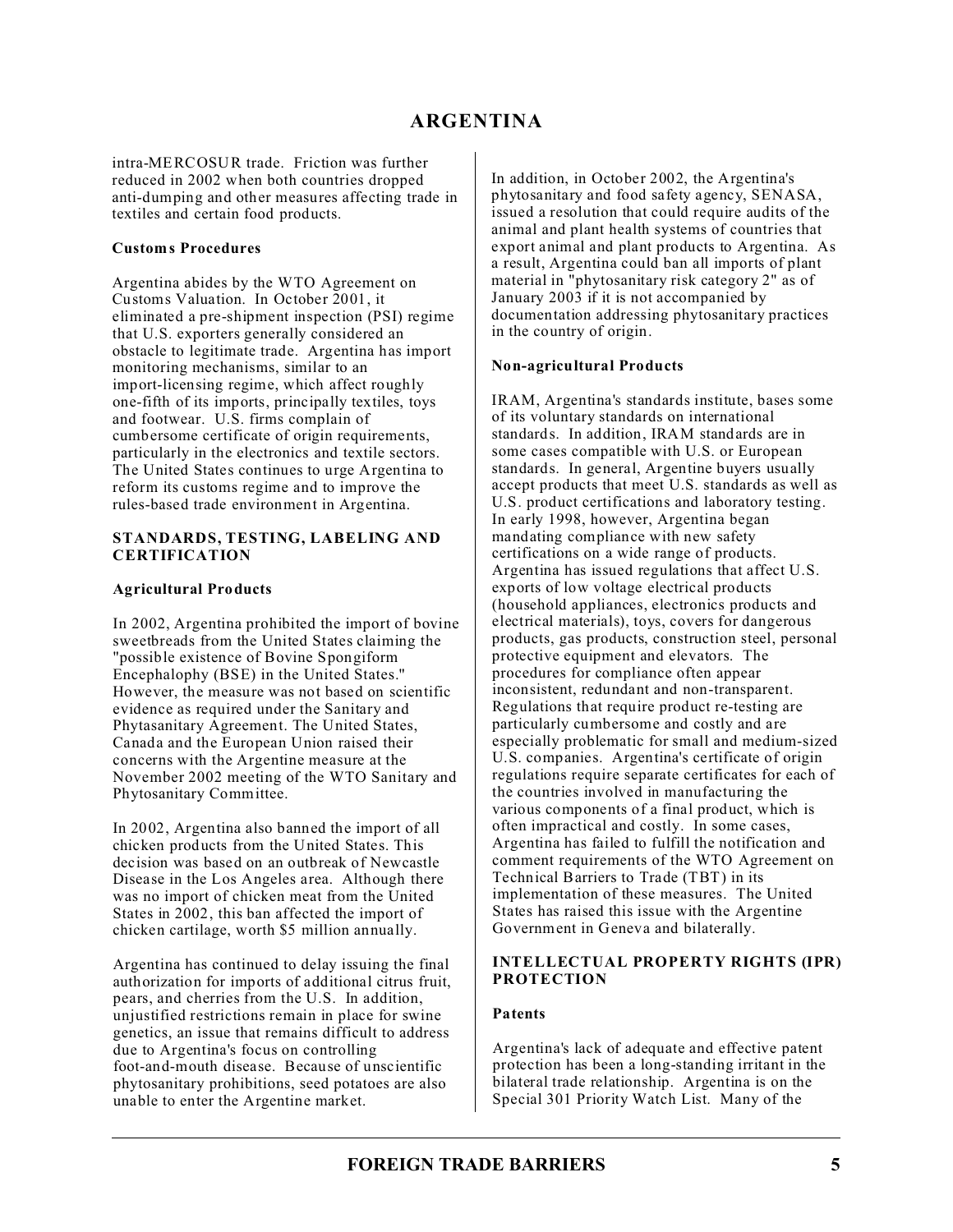WTO Agreement on Trade Related Intellecutural Property Rights (TRIPS) inconsistencies in the Argentine patent law were not previously actionable in the WTO, because Argentina availed itself of the developing country transition period. However, most of Argentina's TRIPS obligations came into force on January 1, 2000.

The National Intellectual Property Institute (INPI) started to approve pharmaceutical patents in October 2000. INPI has been extremely slow since that time in issuing pharmaceutical patents to products with commercial value. Bilateral trade negotiations between the United States and Argentina did not resolve the issue of intellectual property protection of confidential and proprietary data developed by pharmaceutical companies and submitted to INPI. In April 2002, negotiations between the governments of the United States and Argentina clarified aspects of the latter's intellectual property system, such as provisions related to the patentability of microorganisms and its import restriction regime. Argentina also agreed to amend its patent law so as to provide protection for products obtained from a process patent and to ensure that preliminary injunctions are available in intellectual property court proceedings, among other steps. Finally, the United States retains its right to seek resolution on the outstanding issues that remain, including data protection, under the WTO dispute settlement mechanism.

INPI's board has changed several times over the last several years, most recently in June 2002. The organization is chronically short of funds, which has impaired its efforts to modernize and improve service. The U.S. pharmaceutical industry estimates that Argentina's lack of adequate pharmaceutical patent protection results in losses of over \$600 million a year.

### **Copyrights**

Argentina's copyright laws provide generally good protection. Argentina adopted legislation in 1999 to ratify the World Intellectual Property Organization (WIPO) Copyright Treaty and the WIPO Performances and Phonograms Treaty. To better protect software, Argentina promulgated legislation in November 1998 establishing software piracy as a criminal offense, thus avoiding problems generated by previous court rulings. Despite vigorous efforts by the software industry, Argentina has yet to fully comply with an agreement to legalize unlicenced software in

use in government offices.

Enforcement of copyrights on recorded music, videos, books and computer software remains inconsistent. Although Argentine Customs and other government authorities generally cooperate with industry efforts to stop shipments of pirated merchandise, inadequate resources and slow court procedures have hampered the effectiveness of enforcement efforts. The legal framework regarding Internet piracy provides few incentives to investigate and punish those who post infringing materials. Inadequate border controls, particularly at the Paraguayan/Brazilian border, further contribute to the regional circulation of pirated goods. The U.S. copyright industry estimates annual losses due to copyright infringement at over \$275 million.

#### **Trademarks**

U.S. companies report that the process of registering trademarks generally takes over five months. However, enforcement is relatively efficient and reliable once a trademark is registered.

## **SERVICES BARRIERS**

Although Argentina enacted liberalization in the service sector as part of its broader economic reform program in the 1990s, some barriers continue to exist. For example, the Argentine Government obliges cable/pay television operators to register their programming with a government body. In addition, restrictions regarding the showing, printing and dubbing of films have burdened U.S. exports, as has the practice of charging *ad valorem* customs duties based on the value of authors' rights, rather than solely on the value of the physical materials being imported, which is the WTO standard.

In the WTO, Argentina has committed to allow foreign suppliers of non-insurance financial services to establish all forms of commercial presence and has committed to provide substantially full market access and national treatment to foreign suppliers of non-insurance financial services. The only significant remaining issue is lending limits for foreign bank branches that are based on local paid-in capital, not parent bank capital. This effectively removes the rationale for establishing in branch form. This issue is now moot due to the ongoing banking crisis that began in December 2001 with the